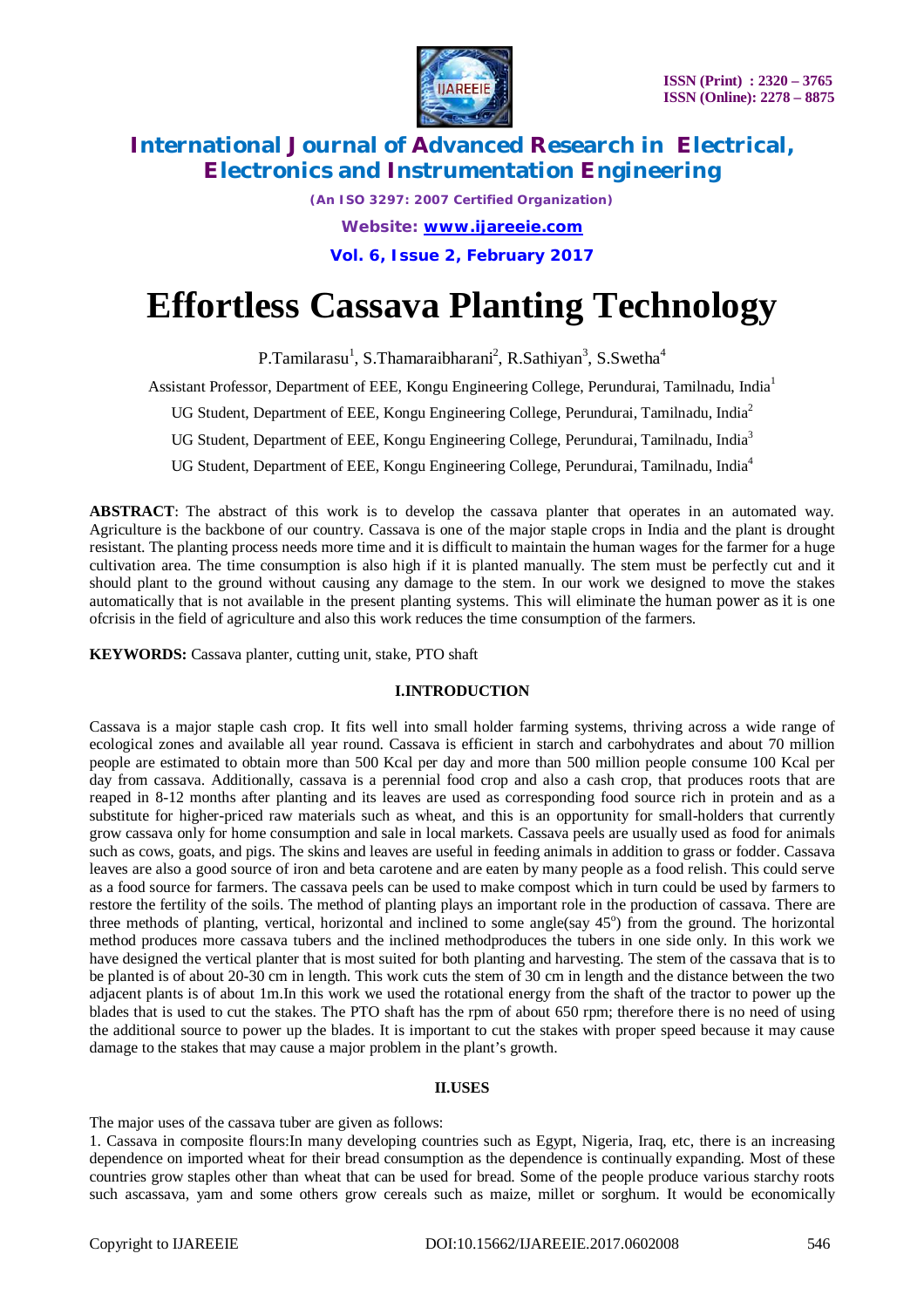

*(An ISO 3297: 2007 Certified Organization)*

*Website: [www.ijareeie.com](http://www.ijareeie.com)*

### **Vol. 6, Issue 2, February 2017**

beneficial for those countries as the imports of wheat could be reduced or even eliminated and the demand for bread could be met by the use of domestically grown cereals and tubers instead of wheat. In 1964 the Composite Flour Program was initiated by the Food and Agriculture Organization of the United Nations, it considered mainly to make bakery products from locally available raw materials, particularly in the countries which could not meet their wheat requirements. Although the bakery products that are producedfrom composite flour were of good quality, similar to the wheat-flour bread, but the quality and deliciousness of the composite-flour bakery products were different from those made from wheat flour. Bread made up of non-glutenous flour has the crust and crumb structure of cake rather than bread and may not be acceptable by people who are familiarized to conventional bread. Because the bread which is made up of wheat flour is evenly spread and the soft crumb characteristicare due to the swelling properties of wheatflour gluten in water. If pure starch from another cereal or tuber is used, the bread is considerably more rigid and its surface is irregular because the gases are insufficiently retained in the bread. Therefore, if thickeners that do not contain gluten-making proteins are used, a swelling or binding agent must be added during the preparation of the bread to bind the starch particles such as egg white, gums, glyceryl mono stearate. Efforts have been made in many countries to produce bread by conventional methods in which other flours such as cassava flour were added with the wheat flour in some proportions. Bread of allowable quality was obtained by the use of 30 percent of either cassava or corn starch with 70 percent of wheat flour. The results of using only non wheat flours suggested that the combination of cassava flour and cassava starch can be used in bread-making and the bread that is made from cassava flour and defatted soybean flour was of good quality. From the dietary point of view, the protein content of both the cassava-soya and the cassava-groundnut breads was higher than that of common wheat bread. In India, a new product called cassava macaroni was developed by adding a small amount of specially prepared groundnut meal and wheat semolina to cassava flour. The mixture that is prepared is treated, baked and consumed in the same way as food grains. The protein content is comparable to that of wheat and the macaroni is nearly twice as nutritious as rice. This will help the human to maintain the dietary and the cassava tubers has some medical properties also such as reducing the sugar level in our body and helps in the treatment of cancer.

2.Cassava in animal feed: Cassava is widely used for feeding pigs, cattle, sheep and poultry in tropical areas. Dried peels of cassava roots are fed to sheep and goats, and raw or boiled roots are mixed into a mash with protein concentrates such as sorghum, groundnut, oil-palm or maize kernel meals and mineral salts for livestock feeding. In many tropical regions, the leaves and stems of the cassava plant are considered as waste product. However, diagnostic tests have proved that the leaves have a protein content which is equal to about 17-20 percent of alfalfa. Some experiments showed that the dehydrated cassava leaves are equivalent in feed value to alfalfa. Imports of arid alfalfa in the Far East, mainly in Japan, have reached about 240000 tons a year. Therefore, a large prospective exists for the exportation of dehydrated stems and leaves of cassava. In Brazil and many parts of south-east Asia, large quantities of cassava roots, stems and leaves are chopped and mixed into a silage for the purpose of feeding to cattle and pigs. Thus the usage of cassava is increasing. Cassava, similar to feed grains, contains starch and is easy to digest. Therefore, the roots are mostly suited for feeding the young animals, fattening the pigs and also in the poultry to feed the chicks. The amount of cassava and its products that is fed to animals as crumbs in the tropical regions must be large, but there is no way of estimating it. Farmyard birds, goats and pigs probably consume cassava roots and leaves regularly in many parts of the tropics. The composition of a compound animal feed varies according to the animals like cattle, pigs or poultry as well as to the kind of production such as dairy, meat or eggs. There are many ingredients which can be used to supply the main elements in composite feed, such as starch, protein, fat, minerals and vitamins. Generally, oil cakes are the main elements in the feedstuffs for cattle, while feed grains are the most vital for pigs and poultry. Cassava products were used as a raw material for compound feedstuffs until the Second World War, after that the grains became cheaper than cassava products in Europe; they use the grains to feed the animals. When the grain prices rose again, cassava products were again used widely. The maximum content of cassava products in compound feedstuffs is authoritatively set in many countries. For example in Federal Republic of Germany, it differs according to the type, but is commonly as follows: 10-40 percent for pigs, 20-25 percent for cattle and 10-20 percent for poultry, but for other countries it varies.

3.Cassava Alcohol: Cassava is one of the richest fermentable substances that is used in the production of alcohol. The fresh tubers contain about 30 percent starch and 5 percent sugars, and the dried tubers contain about 80 percent fermentable substances which are comparable to rice as a source of alcohol. Ethyl alcohol is made from many carbohydrate materials. In some countries like Malaysia, many factories are encouraged to use cassava roots, starch or molasses, the type of product depends on the cost of the raw materials. When cassava is used, the roots are washed,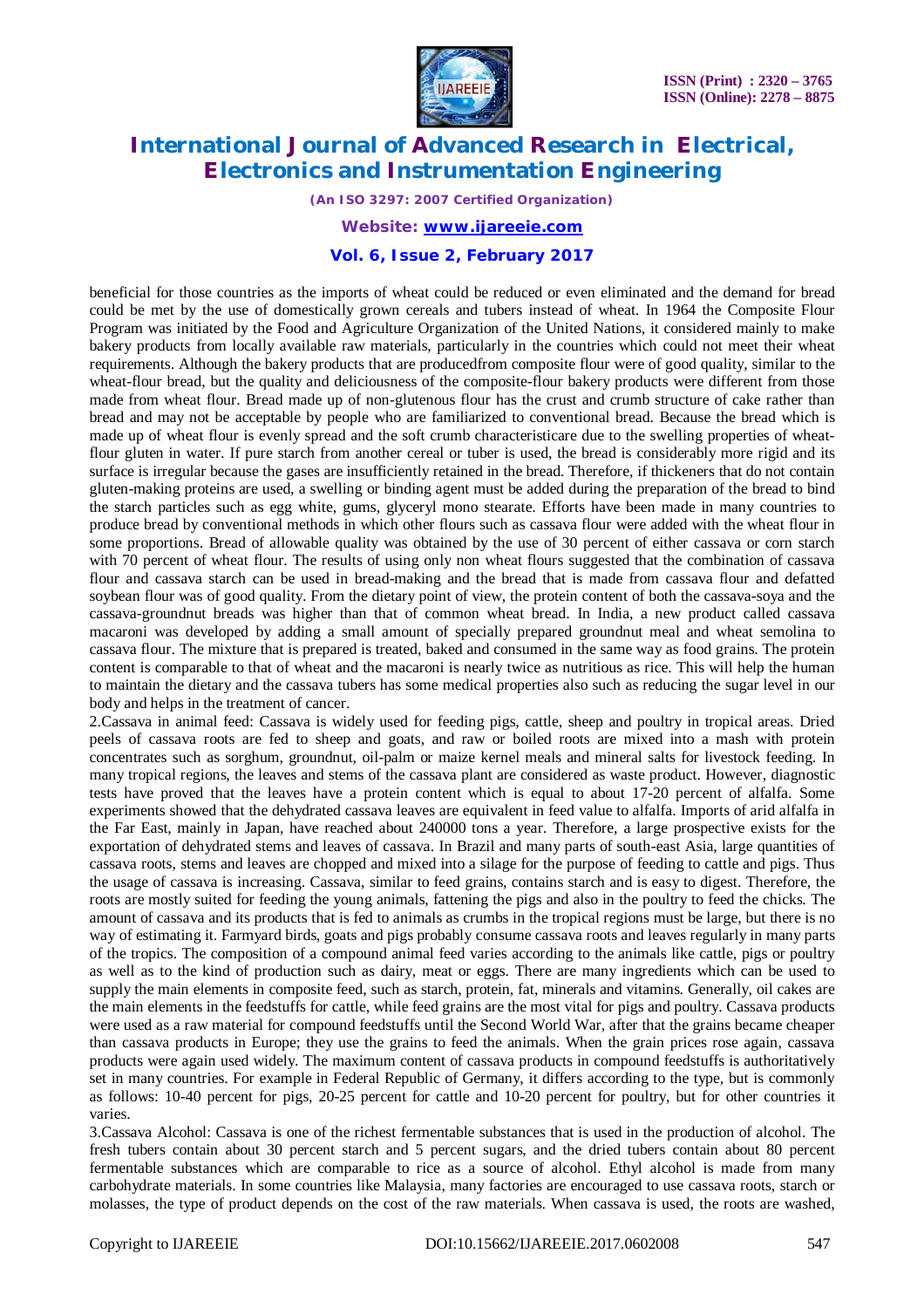

*(An ISO 3297: 2007 Certified Organization)*

*Website: [www.ijareeie.com](http://www.ijareeie.com)*

### **Vol. 6, Issue 2, February 2017**

crushed into mash and then partitioned. Saccharification is carried out by adding sulphuric acid to the mash in pressure cookers till the total sugars reach 15-17 percent of the contents. The pH value is accustomed by using sodium carbonate, and then yeast fermentation is carried out for three to four days at a suitable temperature for the production of alcohol. Alcohol is then isolated by heat purification. The yield of transformation is about 70-110 litres of absolute alcohol per ton of cassava roots and it depends on the variety of cassava and the method of manufacture. The crude alcohol that is produced from cassava has an unpleasant odour, but it can be improved if the first and last fractions in the distillation process are rejected. It is usually employed for industrial purposes, in the manufacturing process of cosmetics, solvents and pharmaceutical products. If the production is essential for human consumption,special care should be taken in handling the roots to free them of hydrocyanic acid.

4. Medical Uses: Cooked cassava has a low glycaemic index of 46 which makes it very suitable for comprising the diet of diabetic patients. It is a good idea for diabetic patients to use the cassava flour instead of the wheat flour, as it does not raise the blood sugar level quickly. The way cassava is prepared also makes a difference, it is suggested to have it in the form of pancakes or boiled with salt and stir fried. Cassava when taken internally is good for hair and skin as it has all the important nutrients. Cassava starch can be used as a thickener in home-based lotions and also can be used for making home-based bronzer. For making the bronzer, mix cassava starch with biological cocoa powder and few drops of pure vanilla. The ratio depends on the skin type, and an effective, allergy free, cheap bronzer can be made in minimum time and in a cheaper manner. The cassava is also used in the treatment of cancer as the preliminary research proposes that linamarin, a compound found in cassava may have cancer-fighting properties and also it contains vitamin C and Calcium.

### **III.PLANTING METHODS**

There are three different methods of planting which are segregated by the table given below

| <b>VERTICAL PLANTING</b>               | <b>HORIZONTAL PLANTING</b>            | <b>ANGLE PLANTING</b>                 |
|----------------------------------------|---------------------------------------|---------------------------------------|
| Guard against lodging                  | For multiple stem production          | For ease of harvesting                |
| In this method the stem is planted     | In this method the stem to be planted | In this method the stem should be     |
| vertically in sandy soils with 2/3 of  | should be completely buried into the  | planted at an angle in loamy soils to |
| length of cutting below the soil to    | ground to increase the production.    | produce more efficiently arranged     |
| harvest deeper lying storage roots for | Storage roots are many but they       | roots                                 |
| waterfront.                            | arerelatively smaller in size.        |                                       |
| vertical<br>planting                   | flat planting                         | angle<br>planting                     |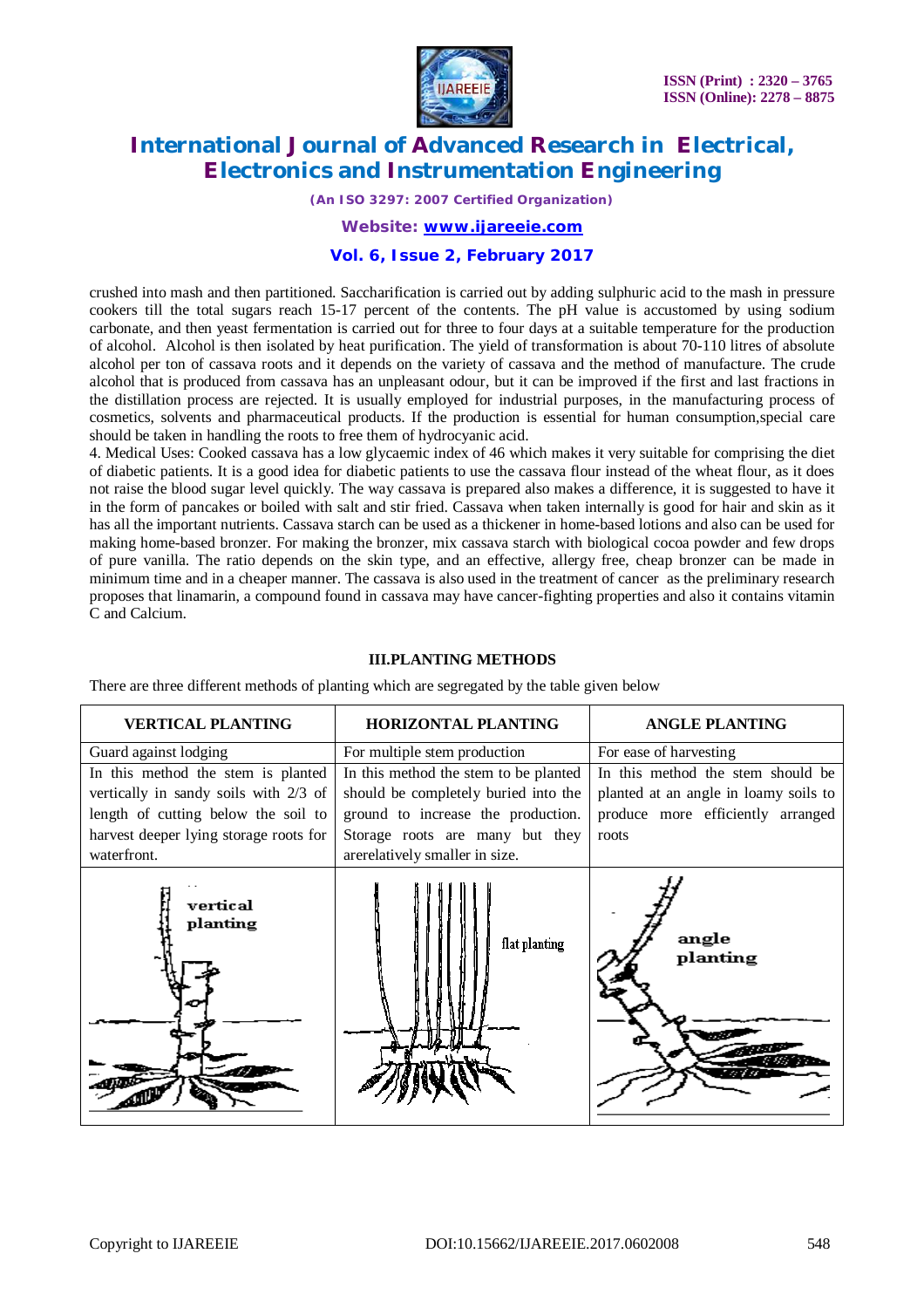

*(An ISO 3297: 2007 Certified Organization)*

*Website: [www.ijareeie.com](http://www.ijareeie.com)*

**Vol. 6, Issue 2, February 2017**

## **IV.BLOCK DIAGRAM**

As stated above the cassava yield must be efficient if it is planted in the vertical position and therefore in our work we designed for the vertical planting process.

The block diagram of our work is given below:



The following components were used in our work as listed below.

- PTO shaft
- Right angle gear box
- Plough cultivator
- Sheet metals and iron bars
- Wiper motor

The usage of the above listed components was given in brief.

PTO shaft:A power take-off (**PTO**) is one of the methods for taking power from a power source, such as running engine, and transferring it to an application such as an attached implement or separate machines.In our work we use the PTO shaft to power the right angle gear box by using the power from the tractor. This will reduces the usage of external power supply to the cutting section through the right angle gear box and also reduces the space.

Right Angle Gear Box:Right angle gear box is used to transfer the power from the PTO shaft to the cutting section smoothly with the use of gear arrangement. There are two gears one is of higher diameter and the other one is of smaller diameter. The diameters of the two gears are of the ratio 3:1. The PTO shaft is connected to the small diameter gear and the blade is connected to the large diameter gear. Thus the power needed to cut the stem is reduced.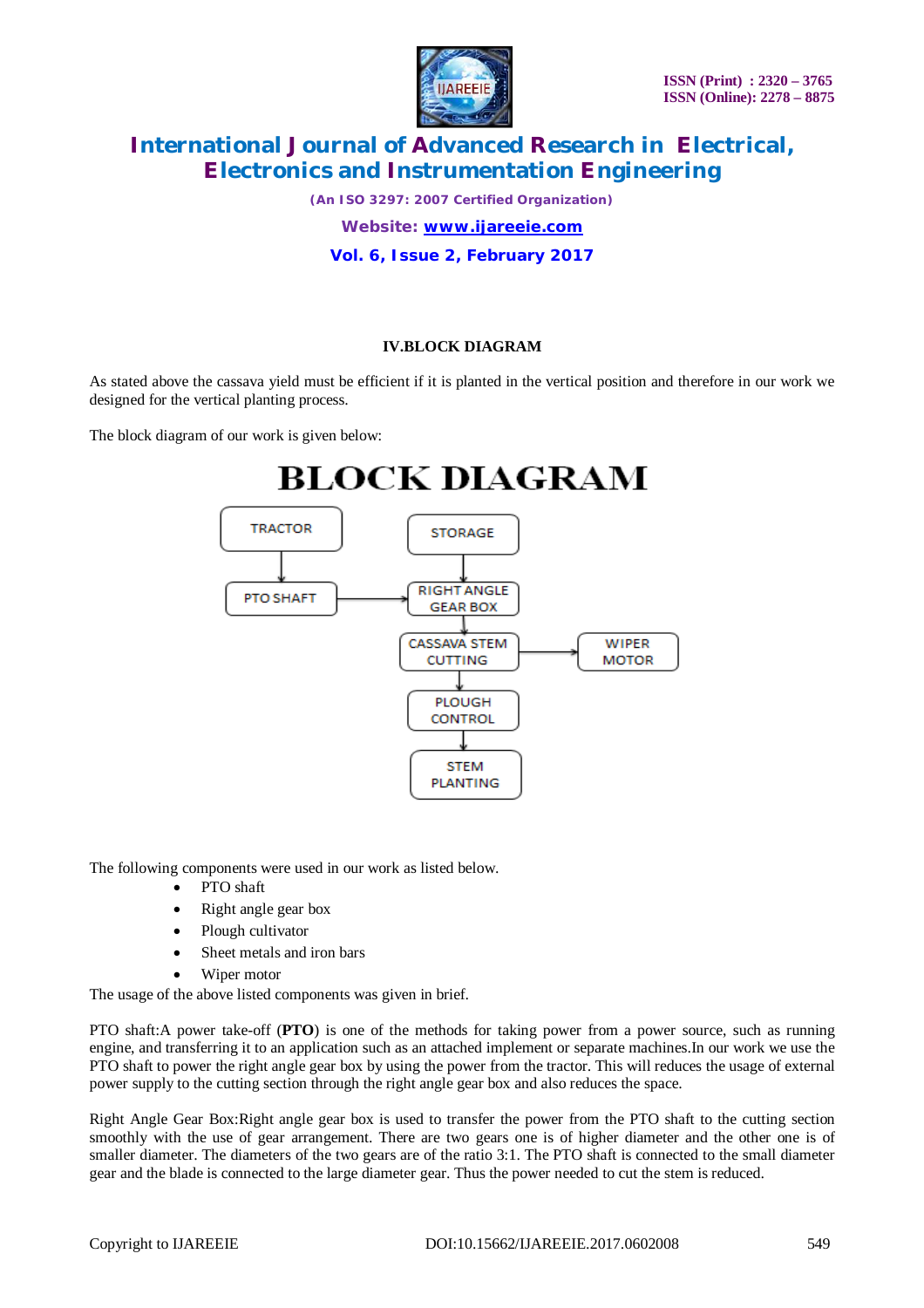

*(An ISO 3297: 2007 Certified Organization)*

*Website: [www.ijareeie.com](http://www.ijareeie.com)*

### **Vol. 6, Issue 2, February 2017**

Plough Cultivator:The plough cultivator is the one in which all the components are mounted. In the cultivator we fix the plates that are used to prepare the sand bed after planting the stem in the ground. The breadth of the sand bed to be made is adjusted by means of bolts and nuts. In our planter we designed to cut a 5 inch stem, and the length of the stem to be planted is also adjustable.

Sheet metals and iron bars:The sheet metal is used to make the circular blade that is used in the cutting section. The blades are get sharpened around the blade to get a perfect stem to plant in the ground. The iron plates are used to make the sand bed.

Wiper Motor:Wiper motor is a Permanent Magnet DC motor which operates on the principle of the piston. In our work we use this motor to move the stem in a synchronized way.

#### **WORKING**

The cassava stakes should be placed in the top of the planter and the planter is connected to the tractor. The tractor gives the power to rotate the blades by means of connecting the PTO shaft, and the pipe that is used for transporting the stem to the ground. The stakes that are placed at the top of the planter is moved automatically to the pipe that is connected to the cutting section. After crossed the cutting section the stem is planted to the ground. And the sand bed that is to be used for the irrigation purpose can be made by the use of this planter. Our work reduces the three works that can be done manually in the present planting systems. This will eliminate the man power and also reduces the time

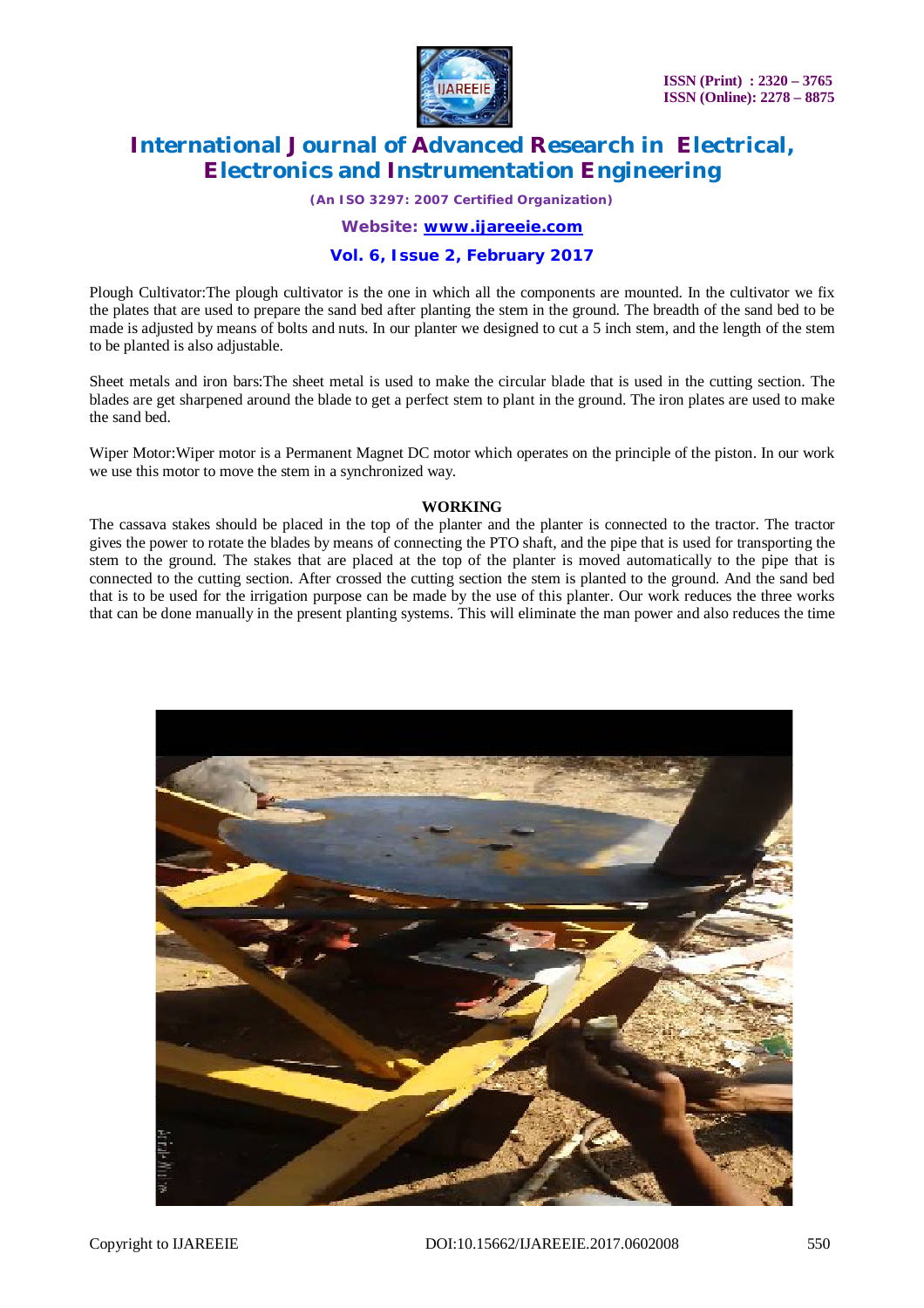

*(An ISO 3297: 2007 Certified Organization)*

*Website: [www.ijareeie.com](http://www.ijareeie.com)*

**Vol. 6, Issue 2, February 2017**

consumption. Therefore, it will help the farmers in in saving both the time and money. The pictorial representation of our work is given below.

### **V.RESULTS AND DISCUSSION**

In the fig.1, it shows the graph number of acres vs number of hours for the conventional methodand also for our proposed work.



Fig.1 number of acres vs number of hours

The above graph shows the reduction in the time consumption for the farmers. This will also eliminate the wages and also the man power of the farmers.

### **VI.CONCLUSION**

Thus we designed the planter which is very useful to the farmers, so that it reduces the time consumption and man power. Additionally there is no need for energy so that the energy consumption is reduced. This technology is very simple so that even a lay man can also operate easily. We designed to plant in a single row in the field but in future, it is also possible to plant three rows simultaneously and the length of the stem to be planted can also be varied by varying the blade's height with respect to the ground. In our work, one man is needed compulsorily; in future it may be done by using remote control.

#### **REFERENCES**

[1]. Persson. S., "Mechanics of Cutting Plant Material", The American Society ofAgricultural Engineers, Michigan, USA,1987

[2]. Sinthuprama, S., "Cassava Cultural Practices: Cassava plant system in Asia. In: Proceedings of the workshop held in Salvador", Bahia, Brazil, 18-21 March 1980, pp. 50-53,1980.

[3].Hunt, D., "Farm Power and Machinery", 9th Edition, Iowa State University Press. Ames, Iowa, 1995.

[4]. Helio C., "Cassava Cultural Practices: Culture for large cassava plantations. In: Proceedings of the workshop held in Salvador", Bahia, Brazil, 18-21 March 1980, pp. 126-127, 1980.